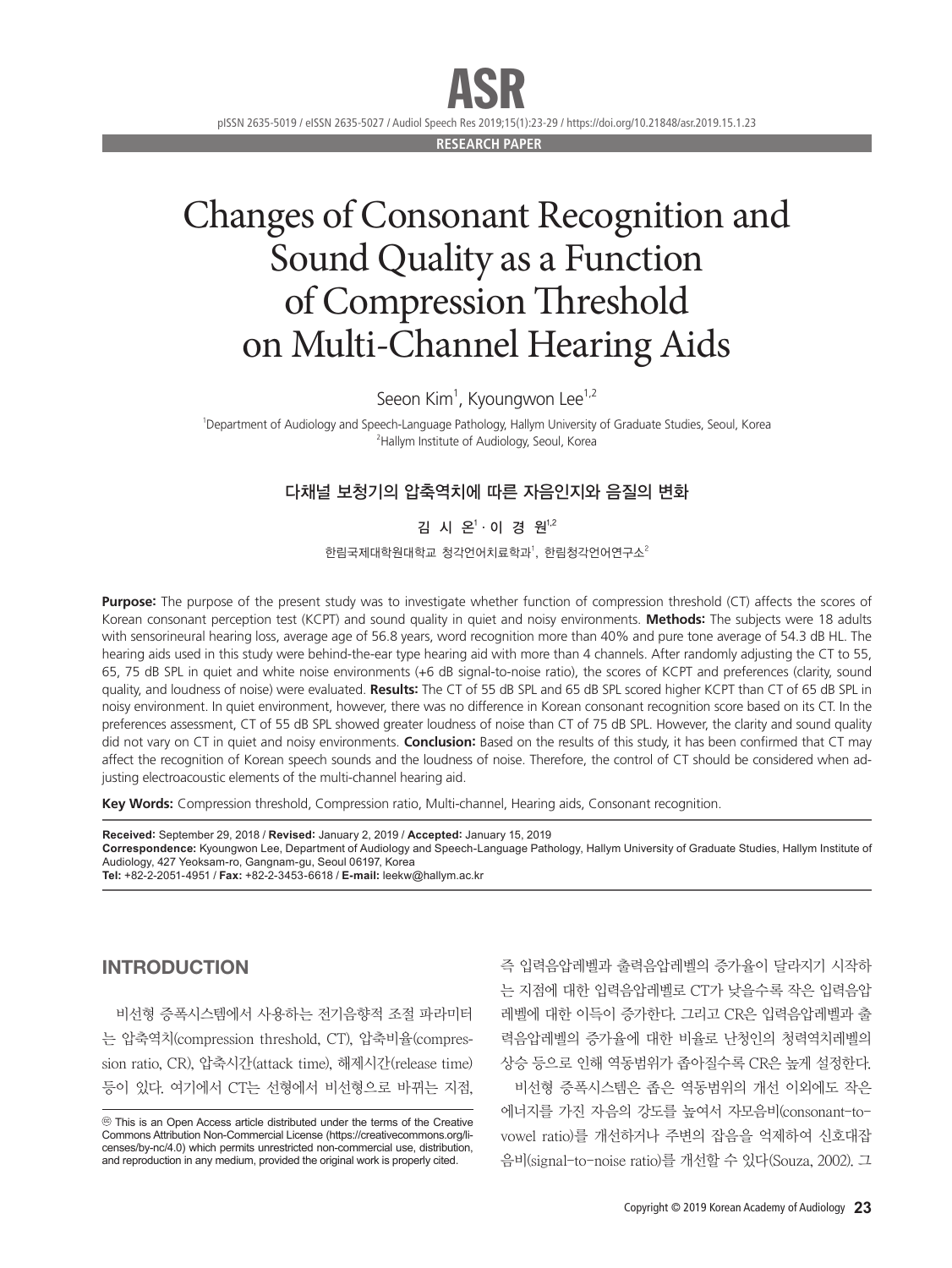러나 자모음비는 낮은 CT와 빠른 해제시간, 신호대잡음비는 높 은 CT와 느린 해제시간으로 설정하여 개선할 수 있기 때문에 자모음비와 신호대잡음비를 동시에 개선할 수는 없다.

CR은 입력음압레벨에 대한 출력음압레벨의 변화량에 대한 비율을 말한다(Dillon, 2012; Souza, 2002). 감각신경성 난청인 은 청력역치레벨의 상승으로 인해 좁은 역동범위를 가지고 있기 때문에 선형 또는 낮은 CR은 난청인으로 하여금 높은 강도의 소리를 너무 크게, 작은 강도의 소리는 너무 작아서 잘 듣지 못 하게 할 우려가 있다. 따라서 큰 소리는 난청인이 들을 수 있는 범위 내에서 너무 크지 않게, 보통 크기의 소리는 편안하게, 그 리고 작은 소리는 작지만 들을 수 있도록 CR을 조절하는 것이 효과적이다.

CT, CR에 관련된 국외 선행연구를 찾아보면 이론적으로는 CT가 0 dB HL에 있어 최대한 작은 소리를 증폭시켜야 바람직 하지만 0 dB HL 근처의 소리는 대화음과는 거리가 먼 배경잡 음이 주를 이루며, 20~25 dB HL 근처의 소리는 송화기의 전기 적 잡음을 가지고 있어 CT는 이 소리보다 커야 한다고 보고한 바가 있다(Kuk, 1999). Barker & Dillon(1999)의 연구에 따르면 2개월간 40 dB SPL 또는 65 dB SPL 두 개의 CT로 조절이 가 능한 원격조절기(리모컨)를 16명의 경중도 보청기 착용 난청인 에게 제공하여 선호도를 조사했을 때, 14명의 대상자가 65 dB SPL CT를 선호한다고 보고했다. Barker et al. (2001)은 40~57 dB SPL의 낮은 CT와 65~74 dB SPL의 높은 CT를 5번의 상담 을 통해 비교하였는데 16명의 중도 난청인 중 9명의 난청인은 더 높은 CT를 선호하였다. 또한, Boike & Souza(2000), Hornsby & Ricketts(2001), Souza & Kitch(2001)의 연구에서는 CR이 3:1 이상 증가할수록 잡음하에서 단어인지도 및 음질이 저하된 다고 보고했고 Neuman et al.(1998)은 '선명도', '즐거움', '부드러 움', '잡음', '크기'를 조사했을 때 CR을 높이면 모든 항목의 점수 가 내려갔다고 연구한 바가 있다. 그러나 Keidser & Grant (2001)는 높은 CR은 편안한 소리를 들려주지만 문장인지도의 향상과는 연관이 없다고 하였다.

Han et al.(2017)의 연구에서는 중고도 난청인 10명을 대상으 로 31 dB SPL과 61 dB SPL의 CT에서 소음하청력검사(hearing in noise test)를 실시했을 때 50%의 문장인지를 위한 신호대잡 음비는 조용한 환경에서는 차이가 없으나 잡음 환경에서는 31 dB SPL의 CT에서 더 낮은 신호대잡음비가 나타났다고 보고 하였다. 또한, CR의 변화에 따라 신호대잡음비 혹은 자모음비 의 개선효과를 볼 수 있고, 자모음비가 클수록 조용한 곳 및 잡 음하에서 단어인지도가 개선된다는 연구결과가 있다(Lee & Lee, 2010). Choi & Lee(2011) 및 Lee(2008)의 사례에서는 CT 조절을 통해 증폭음에 대한 만족도를 높일 수 있으며, 배경잡 음과 보청기 내부 잡음을 효과적으로 줄여서 단어인지도를 개

선한 보고가 있었다. 그리고 노인성 감각신경성 난청인은 2:1의 CR을 선호한다는 보고 또한 있었다(Park & Lee, 2015). 상기 의 연구를 종합해 보면, 비선형 증폭시스템은 CT와 CR을 조절 하여 신호대잡음비와 자모음비를 개선하여 어음의 인지에 도 움을 줄 수 있다. 그러나 한국어음의 인지 및 한국 난청인이 선 호하는 구체적인 CT에 관련된 정보가 부족하다.

다채널 보청기의 CT를 효과적으로 결정하기 위해 보청기적 합공식(hearing aid fitting formula)을 개발하여 사용하고 있 다. 보청기와 보청기적합공식은 대부분 영어 또는 이와 비슷한 특성을 가진 유럽, 미국, 호주 등에서 개발하였으며, 한국의 경 우는 보청기 및 보청기적합 소프트웨어를 함께 수입하여 사용 하고 있다. 그러나 Lee & Kim(2011)도 지적했듯이 한국어와 영어는 장기평균어음스펙트럼, 대역중요기능, 기준음압레벨 등 에 있어서 차이가 나타난다고 하여 한국형 보청기적합공식 개 발의 필요성을 시사하였다. 한국어와 영어의 차이를 살펴보면 첫째, 장기평균어음스펙트럼은 1,000 Hz 이하의 저주파수에서는 영어에 비해 한국어가, 2,500 Hz 이상의 고주파수에서는 한국어 에 비해 영어의 에너지가 더 높게 나타났다(Lee et al., 2008). 둘 째, 단음절어 및 문장의 대역중요기능은 영어가 2,000 Hz 부근 에서 높게 나타나며, 한국어는 1,000 Hz 이하의 주파수에서 높 게 나타났다고 보고하였다(Jin et al., 2015; Lee & Kim, 2011). 셋째, 기준음압레벨은 영어가 20.00 dB SPL인 반면, 한국어는 23.44 dB SPL로 보고하여(Han et al., 2011) 차이를 나타냈다. 상기의 연구를 종합해 보면 단음절어 및 문장 내의 모음과 자음 의 구성에 있어서 영어와 한국어 간에 차이를 나타내는 것으로 보인다. 따라서 이러한 차이는 한국어를 사용하는 난청인을 위 한 한국형 보청기적합공식의 개발이 필요한 근거로 볼 수 있다.

이에 본 연구에서는 한국어음의 인지와 음질에 적합한 다채 널 보청기의 CT를 확인하고자 하였다. 구체적으로 살펴보면 조 용한 곳 및 잡음하에서 CT를 55, 65, 그리고 75 dB SPL로 변화 했을 때 한국어 자음지각검사(Korean consonant perception test, KCPT) 도구 중 초성자음의 인지도를 확인하였다. 아울러 같은 환경에서 문장을 들려준 후 문장의 선명도, 음질, 잡음의 크기 등의 선호도를 알아보았다. 본 연구를 통하여 한국어음의 인지 및 음질에 효과적인 한국형 보청기적합공식 개발에 도움 을 주고자 하였다.

### MATERIALS AND METHODS

#### 연구 대상

본 연구에 참여한 대상자는 만 19세 이상으로 육안검사 시 외 이도 및 고막의 형태가 정상 소견을 보이고, 중이염 등의 이과적 질환과 약물 복용, 잡음 노출, 두부 외상 또는 신경학적 질환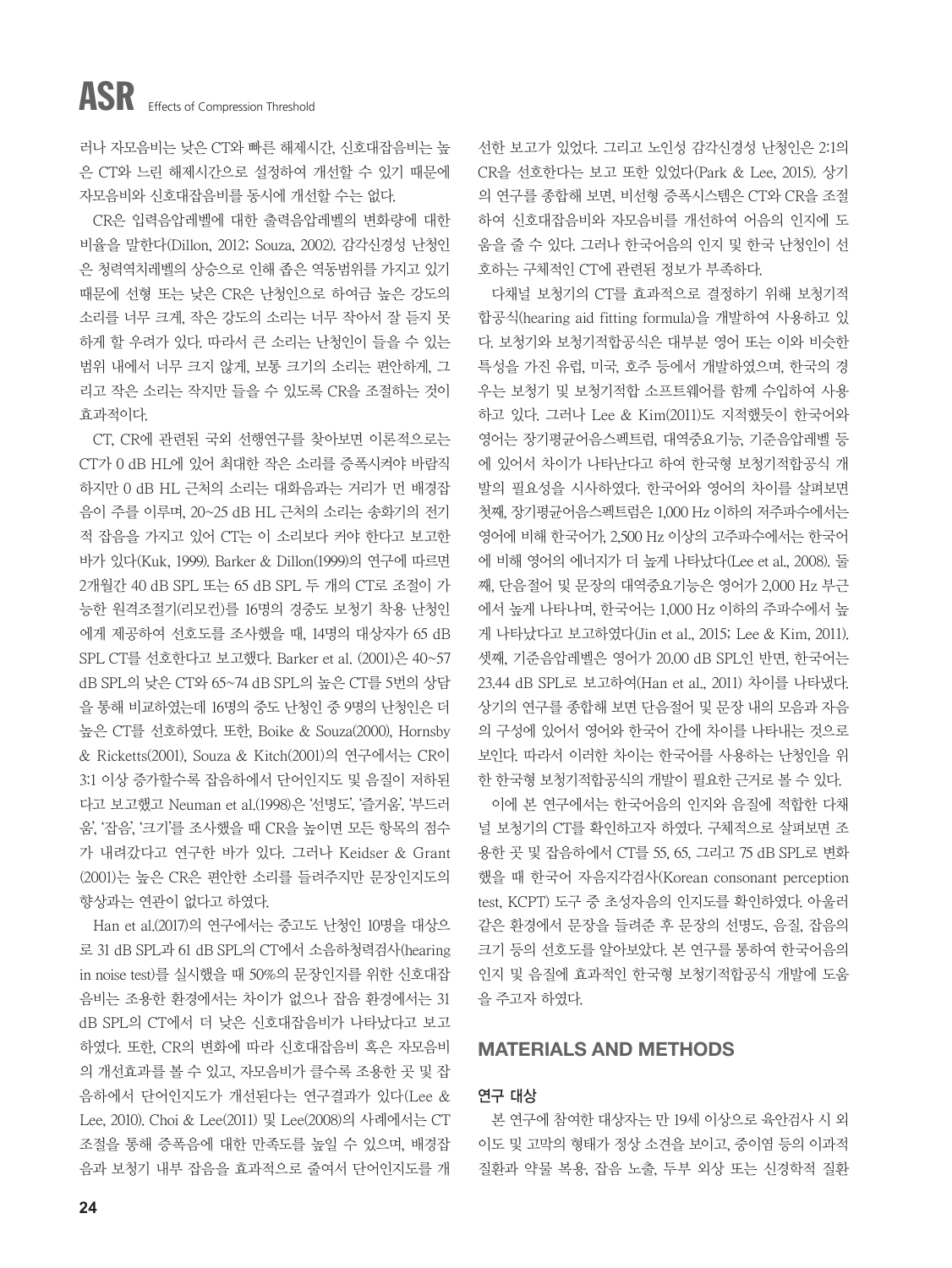등의 과거력이 없는 감각신경성 난청인이었다. 대상자 수는 남 성이 13명, 여성이 5명(총 18명)으로 평균 연령은 57.0세(표준편 차: 21.01, 범위: 19~81세)였다. 대상자의 평균 순음역치평균은 54.26 dB HL(표준편차: 13.78, 범위: 38.3~81.7 dB HL)이었으 며, 평균 단어인지도(word recognition score, WRS)는 68.67% (표준편차: 17.04, 범위: 44.0~96.0%)였으며, 대상자 중 15명은 보청기 착용 경험이 있었다. 대상자의 성별과 나이, 순음역치평 균, WRS는 Table 1에 정리하였다.

# 연구 장비 및 도구

기도 및 골도 hearing threshold level (HTL)은 GSI Audio-Star Pro (Grason-Stadler, Eden Prairie, MN, USA) 청력검사 기를 사용하여 확인하였다. 그리고 음원은 Kim et al.(2011)의 연구에서 사용한 KCPT를 노트북 컴퓨터 NT371B5L (Samsung, Seoul, Korea)에 저장한 후 청력검사기에 연결하여 사용하 였다. 보청기적합 시 사용한 보청기적합공식은 National Acoustic Laboratories, version 1 (NAL-NL1; National Acoustic Laboratories, Chatswood, Australia)을 사용하였다. 보청기 CT는 Frye Electronics, Inc. (Beaverton, OR, USA)의 FONIX 8000 에서 ANSI S3.42 (1992)로 분석하여 확인하였다. 보청기는 비선 형의 귀걸이형(behind-the-ear type)으로 20 채널의 Naida IX

UP (Phonak, Warrenville, IL, USA), 16 채널의 Eleva 411 dAZ (Phonak), 4 채널의 3 series 20 (Starkey, Eden Prairie, MN, USA), 15 채널의 D-FS 440 (Widex, Lynge, Denmark)을 사용하였다. 이 중에서 D-FS 440은 개방적합형(open fitting type)이었다. 대상자에게 제시한 신호음은 자음과 모음 에너지 의 차이가 크게 나타나서 CT의 효과를 반영할 수 있으며, 실험 시간을 고려하여 KCPT의 초성검사 문항 중에서 경음과 비음 을 제외한 50개의 단어를 선택하였다. 그리고 음질의 선호도는 설문 평가를 바탕으로 단어와 문장의 난이도를 조절한 Kim & Bahng(2017)의 성인 난청인을 위한 이야기를 이용한 청능훈련 도구 문장을 사용하였다.

# 연구 절차

#### 보청기의 조절

보청기는 해당 보청기 제조사의 보청기적합소프트웨어상에 기도 순음청력역치를 입력한 후 NAL-NL1 보청기적합공식을 사용하여 조절하였다. 그리고 음량, 울림, 날카로움 등을 확인 하여 대상자가 선호하는 음량 및 음질로 조절하였다. CT는 난 청인이 선호하는 음량 및 음질 상태에서 ANSI S3.42(1992)로 분석한 후 55, 65, 그리고 75 dB SPL의 이득을 변화하여 조절

| Table 1. Subjects' gender, age, HTL at each octave frequencies, PTA, WRS with headphone and HA experience |  |
|-----------------------------------------------------------------------------------------------------------|--|
|-----------------------------------------------------------------------------------------------------------|--|

|                    |                          |      | HTL in Hz |        |       |       |         |        | HA experience <sup>†</sup> |               |
|--------------------|--------------------------|------|-----------|--------|-------|-------|---------|--------|----------------------------|---------------|
| Subjects<br>Gender | Age                      | 250  | 500       | 1,000  | 2,000 | 4,000 | $PTA^*$ | WRS(%) |                            |               |
| S <sub>1</sub>     | $\mathbf F$              | 75   | 55        | 55     | 55    | 55    | 70      | 55.0   | 72                         | X             |
| S <sub>2</sub>     | M                        | 46   | 40        | 45     | 70    | 70    | 80      | 61.7   | 52                         | $\bigcirc$    |
| S3                 | M                        | 32   | 80        | 70     | 80    | 70    | 100     | 73.3   | 44                         | $\mathcal{O}$ |
| S <sub>4</sub>     | F                        | 72   | 40        | 45     | 45    | 60    | 60      | 50.0   | 76                         | $\mathcal{O}$ |
| S5                 | M                        | 71   | 45        | 50     | 50    | 60    | 70      | 53.3   | 80                         | $\mathcal{O}$ |
| S <sub>6</sub>     | F                        | 76   | 45        | 50     | 50    | 45    | 60      | 48.3   | 96                         | $\mathcal{O}$ |
| S7                 | M                        | 27   | 35        | 40     | 50    | 50    | 55      | 46.7   | 88                         | X             |
| S8                 | M                        | 81   | 40        | 50     | 40    | 45    | 40      | 45.0   | 80                         | $\mathcal{O}$ |
| S9                 | M                        | 79   | 35        | 45     | 50    | 40    | 50      | 45.0   | 88                         | $\mathcal{O}$ |
| S10                | M                        | 74   | 70        | 65     | 80    | 90    | 120     | 78.3   | 68                         | $\mathcal{O}$ |
| S <sub>11</sub>    | M                        | 25   | 30        | 35     | 45    | 50    | 50      | 43.3   | 60                         | $\circ$       |
| <b>S12</b>         | F                        | 68   | 70        | 70     | 70    | 75    | 80      | 71.7   | 60                         | $\mathbf X$   |
| S13                | $\rm F$                  | 69   | 15        | 15     | 55    | 45    | 65      | 38.3   | 72                         | $\mathcal{O}$ |
| S14                | M                        | 37   | 25        | 25     | 35    | 55    | 65      | 38.3   | 44                         | $\circ$       |
| S15                | M                        | 44   | 35        | $40\,$ | 55    | 60    | 55      | 51.7   | 88                         | $\mathcal{O}$ |
| S16                | M                        | 19   | 40        | 55     | 90    | 100   | 105     | 81.7   | 44                         | $\mathcal{O}$ |
| S <sub>17</sub>    | M                        | 65   | 75        | 70     | 55    | 45    | 70      | 56.6   | 48                         | $\mathcal{O}$ |
| S18                | M                        | 62   | 20        | 20     | 40    | 55    | 60      | 38.3   | 76                         | $\mathcal{O}$ |
| Mean               | $\overline{\phantom{a}}$ | 57.0 | 44.2      | 46.9   | 56.4  | 59.4  | 69.7    | 54.3   | 68.7                       |               |
| <b>SD</b>          | $\overline{\phantom{a}}$ | 20.1 | 18.8      | 16.4   | 15.4  | 16.3  | 20.8    | 13.8   | 17.0                       |               |

\*Average of pure tone hearing threshold level at 500, 1,000, 2,000 Hz, † O: experienced, X: non-experienced. HTL: hearing threshold level, PTA: pure tone threshold average, WRS: word recognition score, HA: hearing aids, F: female, M: male, SD: standard deviation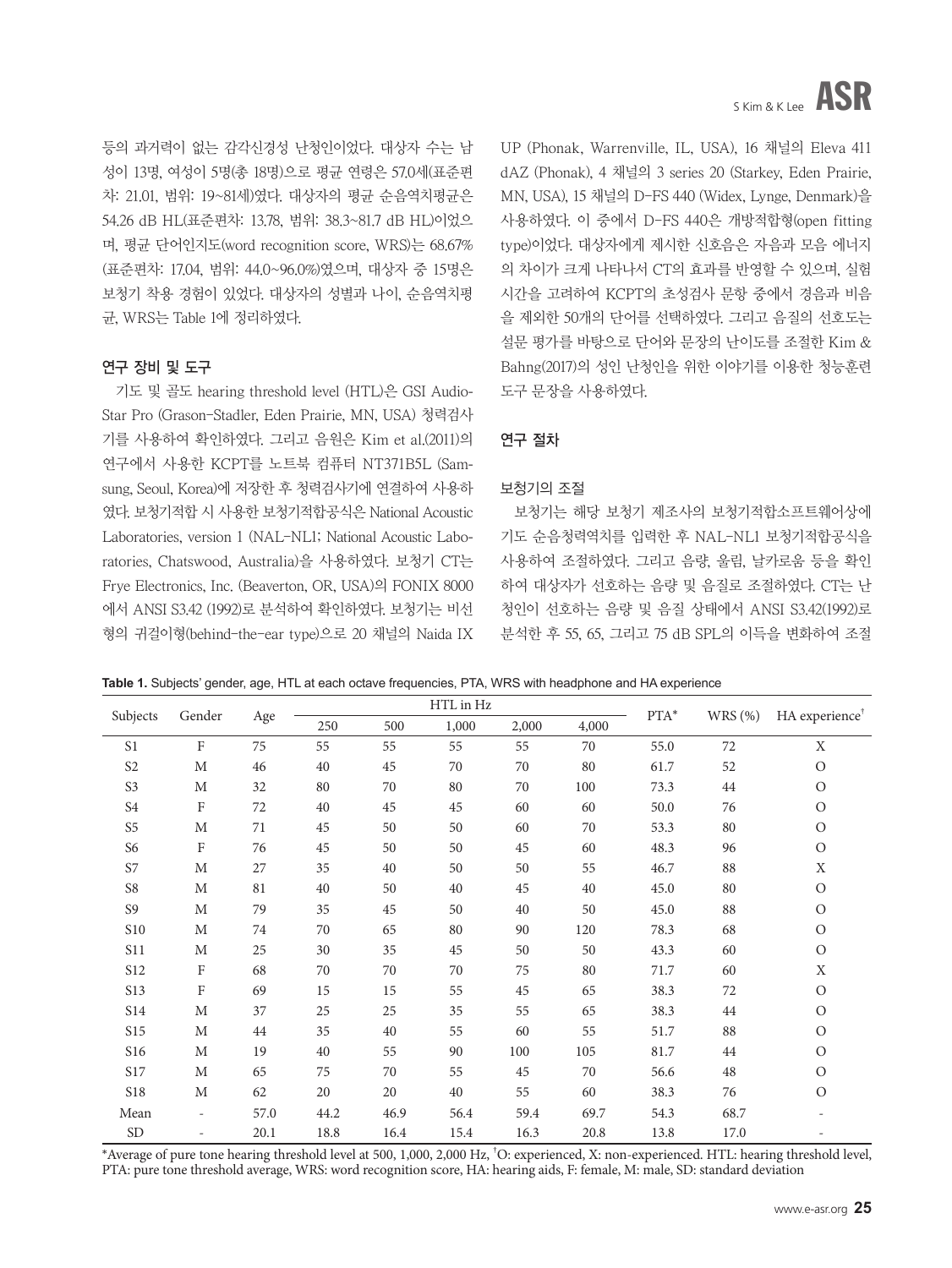# ASR Effects of Compression Threshold

하였다. 이때 난청인이 인지하는 보통 대화음에 대한 음량은 변 하지 않도록 조절하였다. 보청기의 옥타브 주파수별 평균 CR은 250, 500, 1,000, 2,000, 4,000 Hz에서 각각 1.37:1, 1.71:1, 1.93:1, 2.00:1. 1.57:1이었다(Table 2).

#### 초성자음인지도의 측정

초성자음인지도의 평가 절차는 첫째, 노트북 컴퓨터와 청력검 사기를 연결한 다음 1,000 Hz의 보정음을 이용하여 음량을 보 정하였다. 둘째, 보청기의 CR을 그대로 유지하면서 CT를 55, 65, 75 dB SPL로 무작위로 조절한 후 조용한 환경 및 잡음 환경에 서 KCPT를 50 dB HL로 제시하였으며 대상자가 바뀔 때마다 청취 환경의 순서를 바꾸었다. 잡음 환경의 경우 백색잡음의 강 도는 44 dB HL (6 dB의 신호대잡음비)이었다. 셋째, 초성자음 인지도의 평가는 대상자에게 어음을 제시한 후 들리는 소리를 네 개의 보기에서 선택하도록 한 후 정답의 수를 백분율로 환 산하였다.

#### 음질 선호도의 평가

음질의 선호도는 문장을 1분 동안 50 dB HL 강도로 들려주 고 선명도, 전체적인 음질, 잡음의 크기로 구분하여 평가하였다. 확인 방법은 Figure 1과 같이 좌우측 끝단에 '0'과 '10'으로 표시 된 10 cm의 직선 위에 해당하는 설문에 대한 느낌을 직접 표시 하게 한 후 눈금자를 이용하여 점의 위치를 숫자로 환산하여 심리음향적 변화를 평가하였다.

| Table 2. Average and SD of compression ratio of hearing aids used |  |
|-------------------------------------------------------------------|--|
| in present research                                               |  |

|      | Frequencies (Hz) |      |       |       |       |  |
|------|------------------|------|-------|-------|-------|--|
|      | 250              | 500  | 1,000 | 2,000 | 4,000 |  |
| Mean | 1.37             | 1.71 | 1.93  | 2.00  | 1.57  |  |
| SD   | 0.32             | 0.38 | 0.45  | 0.51  | 0.37  |  |

SD: standard deviation



**Figure 1.** Rating scale of sound clarity, sound quality, and loudness of noise.

#### 결과 분석

본 연구에서 초성자음인지도를 측정할 때 55, 65, 75 dB SPL 의 CT를 무작위로 제시하였으므로 대상자 간의 차이가 발생할 수 있다. 이에 본 연구에서는 CT에 따른 초성자음인지도를 완 전 임의화 블록설계(completely randomized block design)로 간주하여 조용한 상황과 잡음 상황에서 각각 일원분산분석 (one-way ANOVA)으로 CT 간의 차이를 분석하였다. 그리고 조용한 곳 및 잡음 상황에서 CT에 따른 문장의 선명도, 음질 또한 일원분산분석 반복측정으로 분석하였다. 사후검증은 Bonferroni를 사용하였으며, 유의수준은 0.05 이하에서 검증 하였다. 통계 분석에 사용한 소프트웨어는 Window용 SPSS version 25.0 (IBM Corp., Armonk, NY, USA)이었다.

# RESULTS

#### 초성자음인지도

Figure 2는 조용한 곳 및 잡음 환경에서 CT에 따른 초성자 음인지도를 나타낸 것이다. 그림에서 첫째, 조용한 환경에서의 초성자음인지도는 55, 65, 75 dB SPL의 CT에서 각각 82.6%, 82.0%, 81.0%로 나타났으나 CT에 따른 의미 있는 차이는 나타 나지 않았다[F(2, 34) = 0.641, *p* > 0.05]. 둘째, 잡음하에서의 초성자음인지도는 55, 65, 75 dB SPL의 CT에서 각각 83.2%, 83.6%, 78.9%로 나타났으며, 55 dB SPL과 75 dB SPL [F(2, 34) = 4.4994, *p* < 0.05] 그리고 65 dB SPL과 75 dB SPL [F(2, 34) = 4.4994, *p* < 0.05]의 CT에서 각각 의미 있는 차이가 나타 났다.

# 선명도 및 음질 선호도

Figure 3에서 CT에 따른 선명도는 조용한 상황[F(2, 34) = 0.473, *p* > 0.05] 및 잡음 상황[F(2, 34) = 0.317, *p* > 0.05]에서



**Figure 2.** Average Korean consonant perception test scores as a function of compression threshold (55, 65, and 75 dB SPL) in quiet and noisy environment. \**p* < 0.05.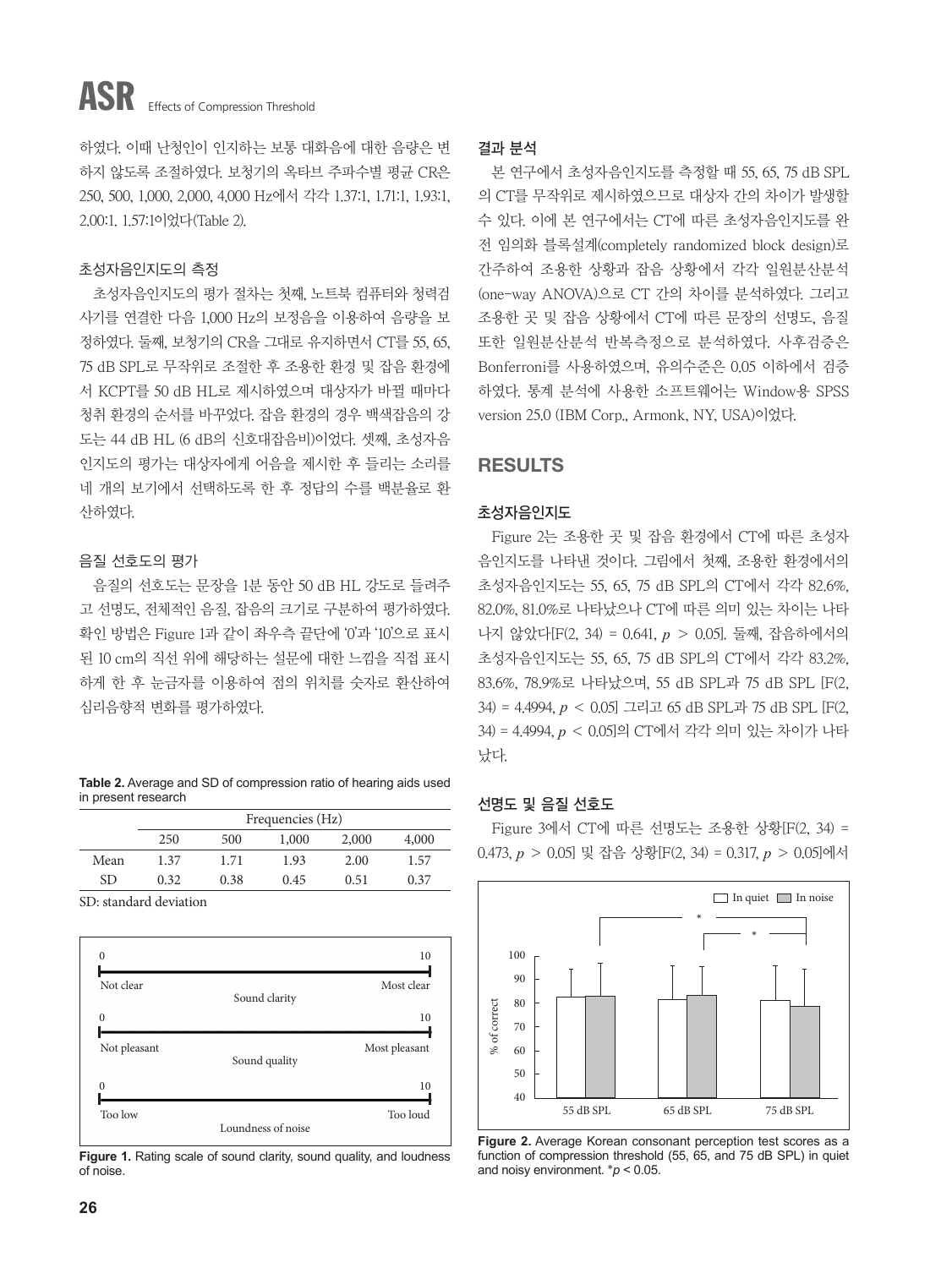

Figure 3. Average rating scales of sound clarity and preferences of sound quality as a function of compression threshold (55, 65, and 75 dB SPL) in quite and noisy environment.



**Figure 4.** Average rating scales of loudness of noise for compression threshold 55, 65, and 75 dB SPL in noisy environment. \**p* < 0.01.

차이가 나타나지 않았다. 그리고 CT에 다른 음질 선호도 역시 조용한 상황[F(2, 34) = 0.458, *p* > 0.05] 및 잡음 상황[F(2, 34) = 0.768, *p* > 0.05]에서 의미 있는 차이는 나타나지 않았다.

#### 잡음의 크기

백색잡음하에서 CT에 따른 잡음의 크기는 65 dB SPL에 비 해 55 dB SPL의 CT에서 더 크게 느끼는 것으로 나타났다[F(2, 34) = 5.609, *p* < 0.01]. 그러나 55 dB SPL과 75 dB SPL [F(2, 34) = 5.609, *p* > 0.05] 및 65 dB SPL과 75 dB SPL [F(2, 34) = 5.609, *p* > 0.05]의 CT에서 잡음의 크기는 차이가 나타나지 않았다(Figure 4).

# **DISCUSSIONS**

본 연구에서는 보청기를 착용했을 때 한국어음의 인지에 효 과적인 CT를 알아보기 위해 조용한 환경과 잡음 환경에서 다 채널 보청기의 CT를 모든 주파수에서 55, 65, 그리고 75 dB SPL로 조절했을 때의 초성자음인지도를 감각신경성 난청인을 대상으로 확인하였다. 아울러 각각의 청취 환경에서 문장을 들 려주었을 때의 선명도, 선호하는 음질, 잡음의 크기를 심리음향 적으로 확인하였다.

본 연구에서 조용한 곳에서의 초성자음인지도는 CT에 따른 차이가 나타나지 않았다. 그 이유는 선택한 도구 KCPT는 무성 자음이 포함되어 있기 때문이다. 또한 CT가 75 dB SPL 부근으 로 증가하면 초성의 에너지가 작아진다 하더라도 자음에서 모 음으로 전이되는 부분을 청취할 수 있기 때문에 어음인지에 영 향을 주지 않았기 때문으로 생각한다(Kent & Read, 2002). 그 러나 잡음 환경에서의 초성인지도는 55 dB SPL과 65 dB SPL 의 CT에서 75 dB SPL에 비해 높게 나타났다. Fortune(1999), Jenstad et al.(2000), Souza(2002)의 다양한 연구에서 광대역압 축(wide dynamic range compression) 방식은 선형 증폭시스 템에 비해 작은 강도의 소리를 더 증폭한다. 또한 Dillon(2012) 은 압축은 신호대잡음비가 좋지 않은 곳에서 주위 배경의 거슬 리는 잡음을 줄여주는 효과가 있다고 한다. 따라서 75 dB SPL 의 CT는 65 dB SPL 이하의 CT에 비해 신호대잡음비는 개선 할 수 있지만 작은 에너지를 가진 자음을 증폭하지 않기 때문 에 자모음비의 개선이 어려워서 초성자음인지도가 낮게 나타 난 것으로 보인다.

Boike & Souza(2000)의 연구에서 조용한 환경에서는 CR에 따른 문장인지도에 차이가 없었으나, 잡음 환경에서 CR을 높였 을 때 문장인지도가 낮아지고, CR을 낮추었을 때 문장인지도가 높아진 것을 확인하였다. 또한, Han et al.(2017)의 연구에서도 조용한 환경에서는 CT가 31 dB SPL에서 61 dB SPL로 달라짐 에 따라 문장인지역치가 달라지지 않았지만, 잡음 환경에서 31 dB SPL의 낮은 CT에서 더 높은 문장인지역치(sentece recognition threshold)가 나타났다. 본 연구결과에서는 CT에 따른 초 성자음인지도의 결과 또한 조용한 곳에서는 CT가 초성자음인 지도에 영향을 미치지 않았지만, 잡음하에서는 CT가 초성자음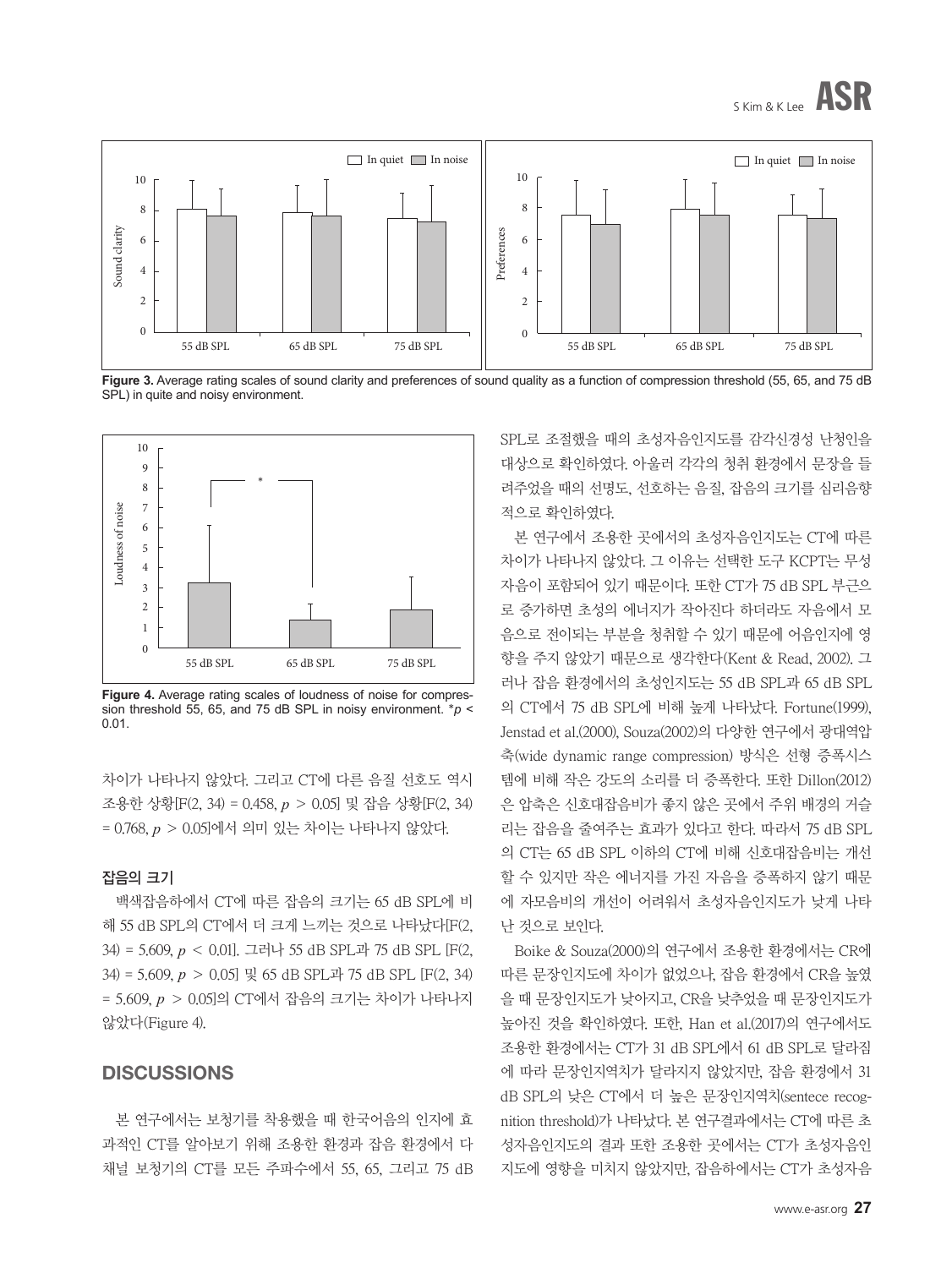# ASR Effects of Compression Threshold

| Table 3. Attack and release time (ms) of each hearing aids manufacturers at 2,000 Hz and the number of subjects used in each hearing aids |  |
|-------------------------------------------------------------------------------------------------------------------------------------------|--|
|-------------------------------------------------------------------------------------------------------------------------------------------|--|

| Hearing aid model (manufacturer) Naida IX UP (Phonak) | Eleva 411 dAZ (Phonak) | 3 series 20 (Starkey) D-FS 440 (Widex) |     |
|-------------------------------------------------------|------------------------|----------------------------------------|-----|
| Attack time                                           |                        |                                        |     |
| Release time                                          | 103                    | 296                                    | 998 |
| The number of subjects                                |                        |                                        |     |

인지도에 영향을 미쳐 선행연구와 비슷한 경향을 나타냈다.

선행연구에서 선호하는 CT의 연구를 살펴보면 16명의 경도 에서 중도 감각신경성 난청인 중 14명이 40 dB SPL과 65 dB SPL 중 65 dB SPL의 CT를 선호한 결과가 있었으며(Barker & Dillon, 1999), 이후 16명 중 9명의 고심도 난청인이 높은 CR과 65 dB SPL에서 74 dB SPL 사이의 CT를 선호한다고 보고한 바가 있다(Barker et al., 2001). 본 연구에서 또한 55 dB SPL의 CT에서는 잡음의 크기가 크게 느껴지며 75 dB SPL의 CT에서 는 초성자음인지도가 낮게 나타나 상기의 연구와 일치성을 나 타냈다.

잡음 환경, 조용한 환경 모두에서 보청기의 선명도와 음질의 선호도 차이는 발생하지 않았으나, 잡음 속에서 대상자 개인이 느끼는 잡음의 크기는 차이가 발생하였다. Barker & Dillon (1999)의 연구에서는 두 달 동안 난청인들에게 보청기를 착용 하게 한 후 40 dB SPL과 65 dB SPL의 CT에 따른 선호도를 비교하게 하였다. 그러나 본 연구에서는 보청기 착용 직후에 문 장에 대한 심리음향적인 평가를 시행하여 순응(acclimatization) 기간의 부족으로 인해 보청기의 음질 및 선호도에 차이가 나타 나지 않았을 것으로 생각한다. 반면, Kuk(1999), Barker & Dillon (1999)의 다양한 연구에서 낮은 CT는 작은 음압레벨을 키워주 지만 동시에 소음도 키워주어 언어인지에 어려움을 준다고 하였 다. 본 연구에서는 CT를 가장 낮은 55 dB SPL로 조절했을 때 잡음을 가장 크게 느껴 이전 연구와 비슷한 양상을 보였다.

Neuman et al.(1994)의 연구에 따르면 20명의 보청기 착용자 를 조사한 결과 CR이 2:1 이하일 때 3:1 이상일 때보다 현저히 선호하는 것으로 나타났다. 또한 큰 소리의 소음이 있을 때는 1.5:1 또는 압축이 없는 것을 선호하였다. 또한, Park & Lee (2015)의 연구에서도 감각신경성 난청인은 2:1의 CR을 선호한 다고 한다. 본 연구에 사용한 보청기 CR의 평균은 1.72:1로 2:1 에 비해 조금 낮은 CR을 사용하였다.

본 연구에서 사용한 보청기와 대상자 수는 20 채널의 Naida IX UP가 1명, 16채널의 Eleva 411 dAZ가 6명, 4채널의 3 series 20이 10명, 15채널의 D-FS 440이 1명이었다(Table 3). Jeong & Lee(2018) 그리고 Souza(2002)의 보고에서 해제시간은 어음 또는 잡음의 인지에 영향을 준다고 하였는데, 특히 Jeong & Lee(2018)의 연구에서는 6 dB 신호대잡음비의 잡음하에서 한 국어 무성자음의 인지도는 70 ms와 600 ms에 비해 200 ms의 해제시간에서 가장 높게 나타났으나 선명도, 선호도 및 잡음의 크기에 있어서는 차이가 나타나지 않았다고 보고하였다. Table 3에서 본 연구에 사용한 보청기의 해제시간은 92 ms에서 998 ms로 나타났지만 Naida IX UP와 D-FS 440를 사용한 대상자 의 수는 각각 1명이었다. 이에 Eleva 411 dAZ의 6명, 3 series 20 의 10명을 대상으로 각각 분석하였으나 본 연구 결과에는 영향 을 미치지 않았다.

상기 결과를 종합해 보면, CT에 따른 한국어 초성자음의 인 지도는 조용한 곳에서는 차이가 없으나 잡음하에서는 75 dB SPL에 비해 55 dB SPL과 65 dB SPL의 CT에서 높게 나타났 다. 그리고 대상자가 느끼는 잡음의 크기는 65 dB SPL에 비해 55 dB SPL의 CT에서 더 크게 나타났다. 따라서 비선형 보청기 의 CT 및 CR은 난청인의 조용한 곳 또는 잡음하에서의 어음인 지도 그리고 잡음에 대해서 어느 정도로 불편해 하는지를 심리 음향적으로 확인하여 조절하는 것이 효과적일 것이다.

본 연구의 한계점으로는 어음의 인지도에 영향을 줄 수 있는 감각신경성 난청인의 청력역치레벨을 포함한 역동범위 및 청력 손실의 형태와 보청기 착용 기간 그리고 자모음비와 신호대잡 음비의 조절이 가능한 보청기의 해제시간과 채널의 수를 고려 하지 않았다는 것이다. 따라서 한국어음의 효과적인 청취 및 음질을 확인하기 위한 향후의 CT 관련 연구에서는 대상자의 청력역치레벨의 정도와 형태, 보청기의 해제시간 및 채널 수, 경 쟁잡음(competing noise)의 다양한 종류와 강도, 보청기 착용 기간 또는 순응(acclimatization) 기간 등을 고려하여 다양한 종류의 잡음과 강도에서 어음의 인지도, 음질, 잡음, 전체적인 선호도 등을 체계적으로 확인하는 것이 한국형 보청기적합공 식의 개발에 도움을 줄 수 있을 것으로 생각한다.

중심 단어 : 압축역치·압축비율·다채널·보청기·자음인지.

#### **Ethical Statement**

This study was approved by the Institutional Review Board of Hallym University of Graduate Studies (IRB # HUGSAUD 142830).

#### **Acknowledgments**

The authors thank to the participants and hearing aid manufacturers in Korea.

**Declaration of Conflicting Interests** There are no conflict interests.

#### **Funding**

This research was completed while being supported by National Research Foundation of Korea (2018R1A2B6001986).